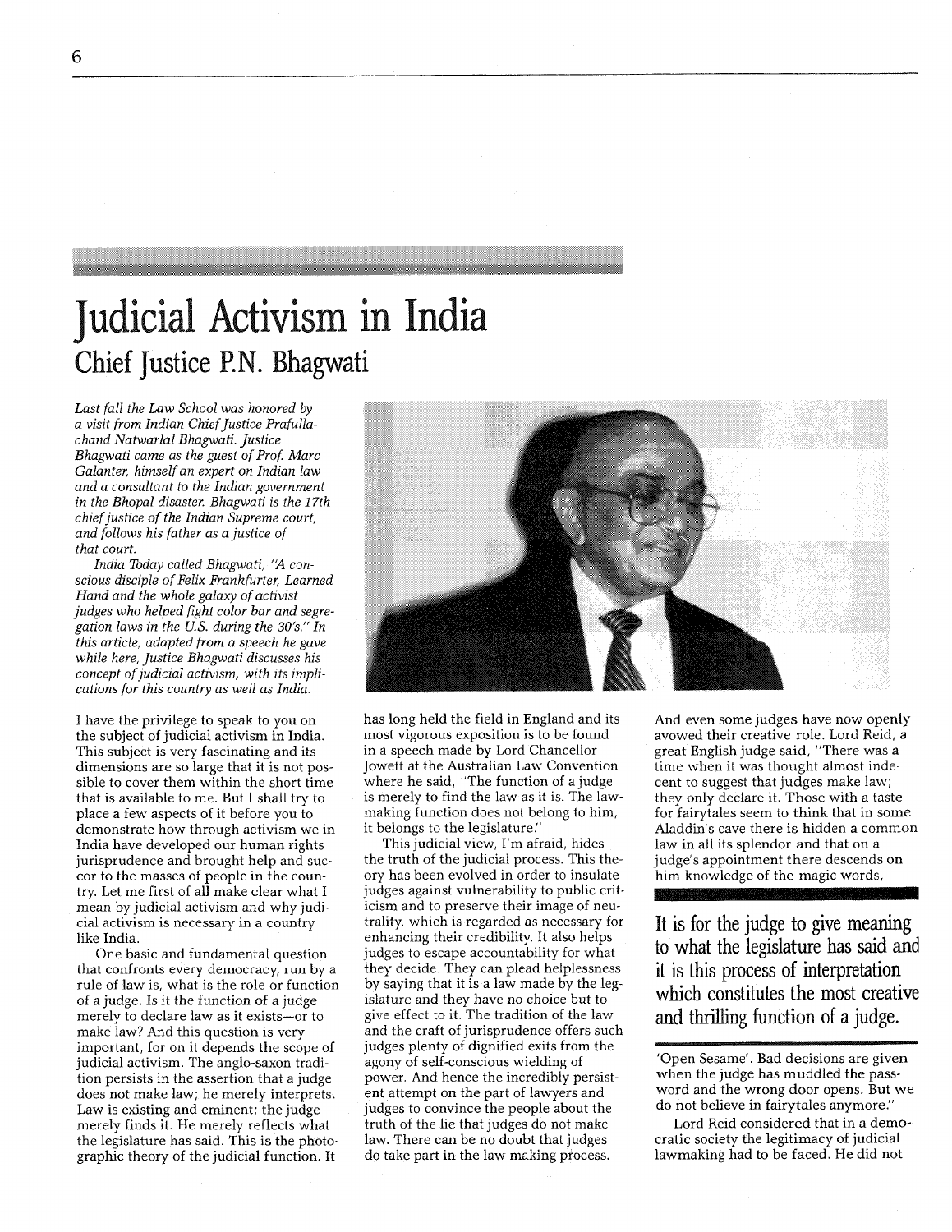agree with Lord Radcliff's solution of publicly denying one's creativity while privately exercising it-what he called the facade approach. He asserted in a famous address, "We must accept the fact that for better or worse judges do make law and tackle the question how do they approach the task and how should they approach it." Lord Denning also remonstrated that judges cannot afford to be timorous souls. They cannot remain impotent, incapable and sterile in the face of injustice. The same view, I believe has prevailed in your country where a frank and ruthless analysis of the judicial function and its lawmaking potential have been acknowledged and recognized. It is no doubt true that a judge has to interpret the law according to the words used by the legislature. But as pointed out by Justice Holmes, a word is not a

The judge infuses life and blood into the dry skeleton provided by the legislature and creates a living organism appropriate and adequate to meet the needs of the society.

crystal, transparent and unchanged. It is a skin of a living thought and may vary greatly in color and content according to the circumstances and the time in which it is used. It is for the judge to give meaning to what the legislature has said and it is this process of interpretation which constitutes the most creative and thrilling function of a judge. Plato posed the problem 2,000 years ago: Is it more advantageous to be subject to the best men or the best laws? He answers by saying that laws are by definition general rules and generality falters before complexities of life. Laws' generality and rigidity are at best a makeshift, far inferior to the discretion of the philosopher king whose pure wisdom will render real justice by giving each man his due. Aristotle was, however, in favor of the rule of the law. He said, "He who bids the law's rule bids God and reason rule, but he who bids man's rule adds the element of the beast, for desire is a wild beast and passion perverts the minds of rulers even though they be the best of men.'

Yet Aristotle and Plato knew that law cannot anticipate the endless permutations of circumstance and situation. There is bound to be a gap between the generalities of law and the specifics of life. This gap in our system of administration of justice is filled by the judge. In entrusting this task to the judge we have synthesized the wisdom of Plato and Aristotle. It is here that the judge takes

part in the process of lawmaking. Lawmaking is an inherent and inevitable part of the judicial process. The judge infuses life and blood into the dry skeleton provided by the legislature and creates a living organism appropriate and adequate to meet the needs of the society. By thus making and molding the law he takes part in the work of creation. The judge is not a mimic. Greatness of the bench lies in creativity. It is for this reason that when a law comes before a judge he has to invest it with meaning and content.

There are cases where a decision one way or the other will count for the future, will advance or retard sometimes much, sometimes little, the development of the law in a proper direction. It is in these types of cases where the judge is to leap into the heart of legal darkness, where the lamps of precedent and common law principles flicker and fade, that the judge gets an opportunity to mold the law and to give it its shape and direction. This is what we have been trying to do in India.

Once it is recognized that the judges do make law, though not in the same manner as the legislature, it will immediately become apparent why judges can and should adopt an activist approach. There is no need for judges to feel shy or apologetic about the law creating roles. The Supreme Court of India has been performing this role in the last 7 or 8 years by wielding judicial power in a manner unprecedented in its history of over 30 years.

There is no need for judges to feel shy or apologetic about the law creating roles.

The courts in India have been active in other ways as well. We also started the legal aid movement. We said that this program by itself would not be enough to assist our people, so we developed certain strategies: the first was encouraged legal awareness. Then we organized legal aid camps. We would take lawyers to the rural areas, invite the people to come with their problems, and the lawyers would advise them, try to solve their difficulties. We would also take the government officials with us because some problems related to administration. We added to that another dimension, what we have been calling Lok Adalat, which are voluntary mediation agencies. These lawyers, retired judges, and social activists would take cases pending in the lowest courts and attempt to secure a settlement. Even those cases which have not come to court also would be mediated. In

The Supreme Court has developed a new normative regime of rights and insisted that a state cannot act arbitrarily but must act reasonably and in public interest on pain of its action being invalidated by judicial intervention.

the last two years we have settled more than 10,000 cases and this movement is growing fast. Practically every fortnight a team goes to a place where a lowest court is situated, to bring about settlement of disputes.

We have also fostered the development of social-action groups. We started organizing them, providing them assistance in the shape of funds, the shape of lawyers and under the auspices of my committee they started holding campus for training social activists as paralegals so that they may provide first-aid in law in the rural areas.

Lastly we developed the strategy of public interest litigation. This litigation is of a slightly different character than yours and that is why some jurists in India prefer to call it social action litigation. We felt that even if we had all these legal aid offices it would not be possible for the poor people to afford the courts for justice. Therefore we sought the ways and means by which we can provide access to justice to the poor and underprivileged segment of society. One major impediment in the way of access to justice for the poor was the doctrine of standing. It requires that only a person to whom a legal wrong is done can seek judicial redress. So in one seminal decision we took the view that where a legal wrong is done to a person or class of persons who, by reason of poverty, disability, socially or economically disadvantaged position, cannot approach a court of law for justice, any member of the public or any social action group can initiate an action in the high court or the supreme court for vindicating the rights of the underprivileged. That is how we broadened access to justice. The result was a large number of cases coming to the court. We also said in appropriate cases they can move the court by just addressing a letter to the court. Thus developed what was now come to be known as epistolary jurisdiction, jurisdiction which is invoked by writing epistles to a court. Of course the parameters of this jurisdiction have been laid down: it can be only on behalf of a person in custody or on behalf of a class of persons who cannot approach the court on the